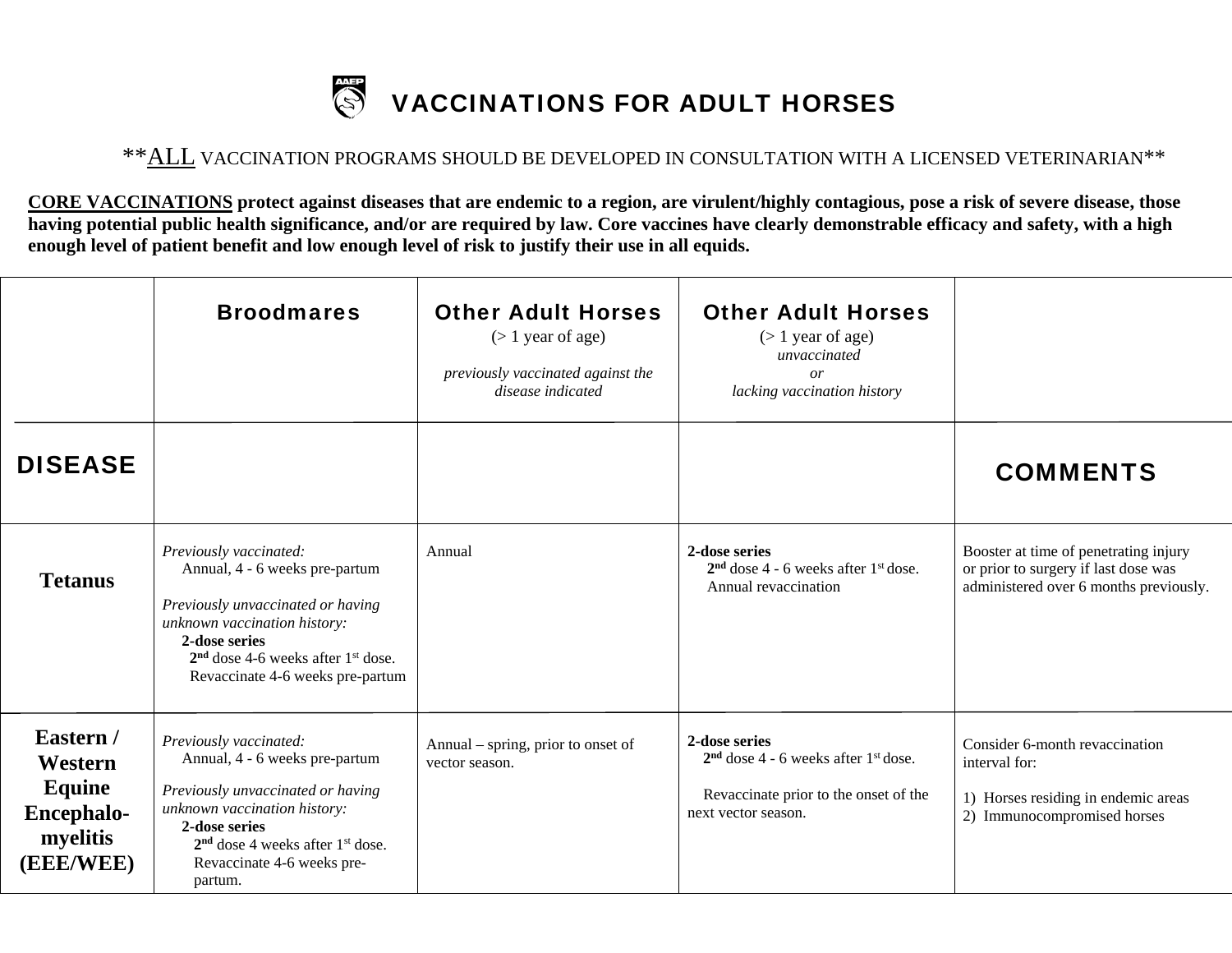| <b>West Nile</b><br><b>Virus</b><br>(WNV) | <i>Previously vaccinated:</i> Annual, 4 - 6<br>weeks pre-partum<br>Unvaccinated or lacking vaccination<br>history:<br>It is preferable to vaccinate naïve<br>mares when open.<br>In areas of high risk, initiate primary<br>series as described for unvaccinated,<br>adult horses. | Annual – spring, prior to onset of<br>vector season | Inactivated whole virus vaccine:<br>2-dose series<br>$2nd$ dose 4 - 6 weeks after $1st$ dose.<br>Revaccinate prior to the onset of<br>the next vector season.<br>Recombinant canary pox vaccine:<br>2-dose series<br>$2nd$ dose 4 - 6 weeks after $1st$ dose.<br>Revaccinate prior to the onset of<br>the next vector season.<br>Inactivated flavivirus chimera vaccine:<br>2-dose series<br>$2nd$ dose 3 - 4 weeks after $1st$ dose.<br>Revaccinate prior to the onset of<br>the next vector season. | When using the inactivated or the<br>recombinant product, consider 6-month<br>revaccination interval for:<br>1) Horses residing in endemic areas<br>2) Juvenile $(<5$ yrs of age)<br>3) Geriatric horses $(> 15 \text{ yrs of age})$<br>4) Immunocompromised horses |
|-------------------------------------------|------------------------------------------------------------------------------------------------------------------------------------------------------------------------------------------------------------------------------------------------------------------------------------|-----------------------------------------------------|-------------------------------------------------------------------------------------------------------------------------------------------------------------------------------------------------------------------------------------------------------------------------------------------------------------------------------------------------------------------------------------------------------------------------------------------------------------------------------------------------------|---------------------------------------------------------------------------------------------------------------------------------------------------------------------------------------------------------------------------------------------------------------------|
| <b>Rabies</b>                             | Annual, 4 - 6 weeks pre-partum<br><b>OR</b><br>Prior to breeding*                                                                                                                                                                                                                  | Annual                                              | Single dose<br>Annual revaccination                                                                                                                                                                                                                                                                                                                                                                                                                                                                   | *Due to the relatively long duration of<br>immunity, this vaccine may be given<br>post-foaling but prior to breeding and thus<br>reduce the number of vaccines given to a mare<br>pre-partum.                                                                       |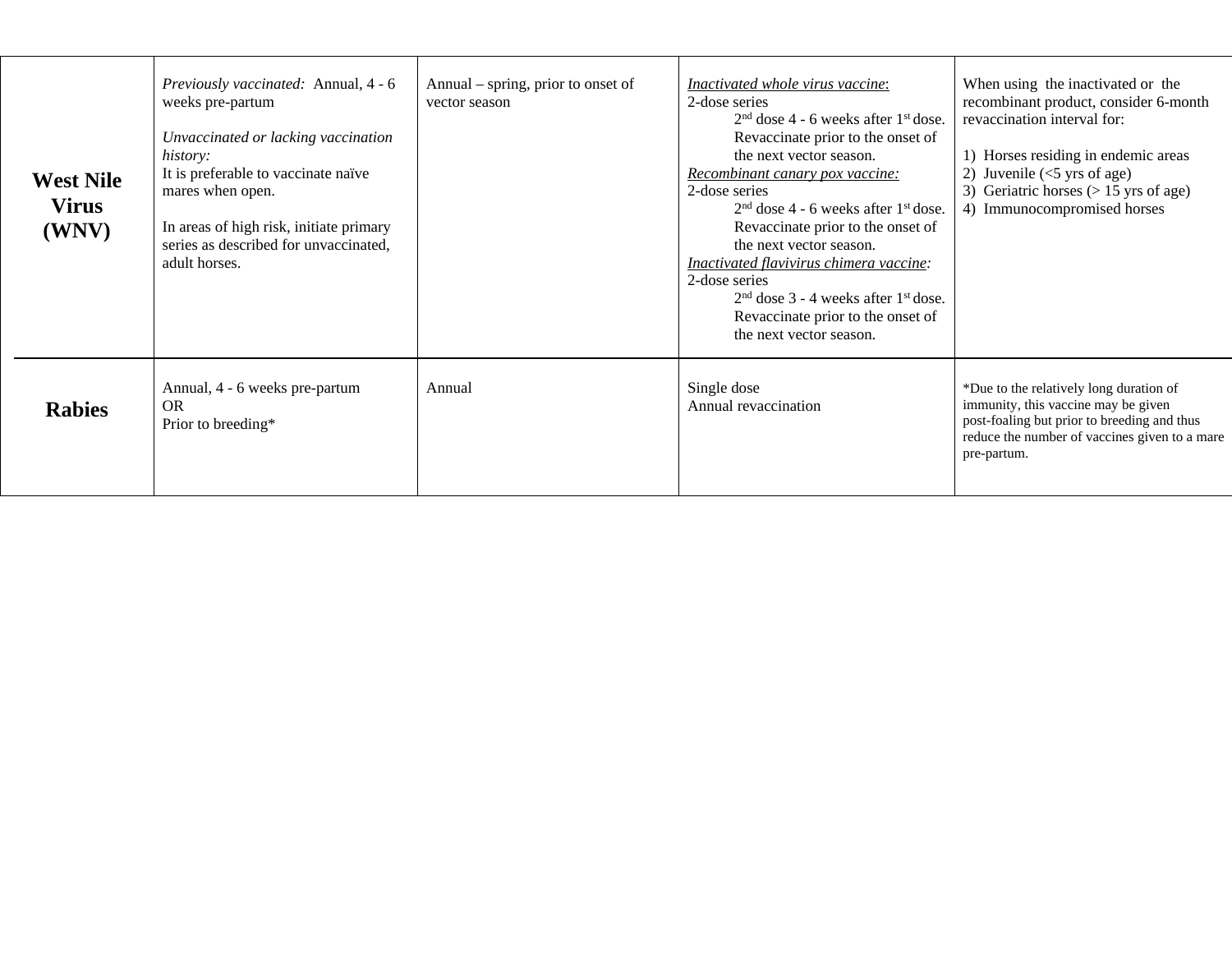**RISK-BASED VACCINES are selected for use based on risk assessment\*\* performed by, or in consultation with, a licensed veterinarian. Use of these vaccines may vary between individuals, populations, and/or geographic regions. Note: Vaccines are listed in this table in alphabetical order, not in order of priority for use.** 

**\*\*Refer to "Principles of Vaccination" in main document for criteria used in performing risk assessment.** 

|                 | <b>Broodmares</b>                                                                                                                                                                                                                                                 | <b>Other Adult Horses</b><br>$($ 1 year of age)<br>previously vaccinated against the<br>disease indicated | <b>Other Adult Horses</b><br>$($ 1 year of age)<br>unvaccinated<br><i>or</i><br>lacking vaccination history         |                                                                                                                                                                                                                                                                                                |
|-----------------|-------------------------------------------------------------------------------------------------------------------------------------------------------------------------------------------------------------------------------------------------------------------|-----------------------------------------------------------------------------------------------------------|---------------------------------------------------------------------------------------------------------------------|------------------------------------------------------------------------------------------------------------------------------------------------------------------------------------------------------------------------------------------------------------------------------------------------|
| <b>DISEASE</b>  |                                                                                                                                                                                                                                                                   |                                                                                                           |                                                                                                                     | <b>COMMENTS</b>                                                                                                                                                                                                                                                                                |
| <b>Anthrax</b>  | Not recommended during gestation                                                                                                                                                                                                                                  | Annual                                                                                                    | 2-dose series<br>$2nd$ dose 3-4 weeks after $1st$ dose.<br>Annual revaccination.                                    | Do not administer concurrently<br>with antibiotics.<br>Use caution during storage,<br>handling and administration.<br>Consult a physician immediately<br>if human exposure to vaccine<br>occurs by accidental injection,<br>ingestion, or otherwise through<br>the conjunctiva or broken skin. |
| <b>Botulism</b> | Previously vaccinated:<br>Annual, 4 - 6 weeks pre-partum<br>Previously unvaccinated or having<br>unknown vaccination history:<br>3-dose series<br>$1st$ dose at 8 months gestation.<br>$2nd$ dose 4 weeks after $1st$ dose<br>$3rd$ dose 4 weeks after $2nd$ dose | Annual                                                                                                    | 3-dose series<br>$2nd$ dose 4 weeks after $1st$ dose<br>$3rd$ dose 4 weeks after $2nd$ dose<br>Annual revaccination |                                                                                                                                                                                                                                                                                                |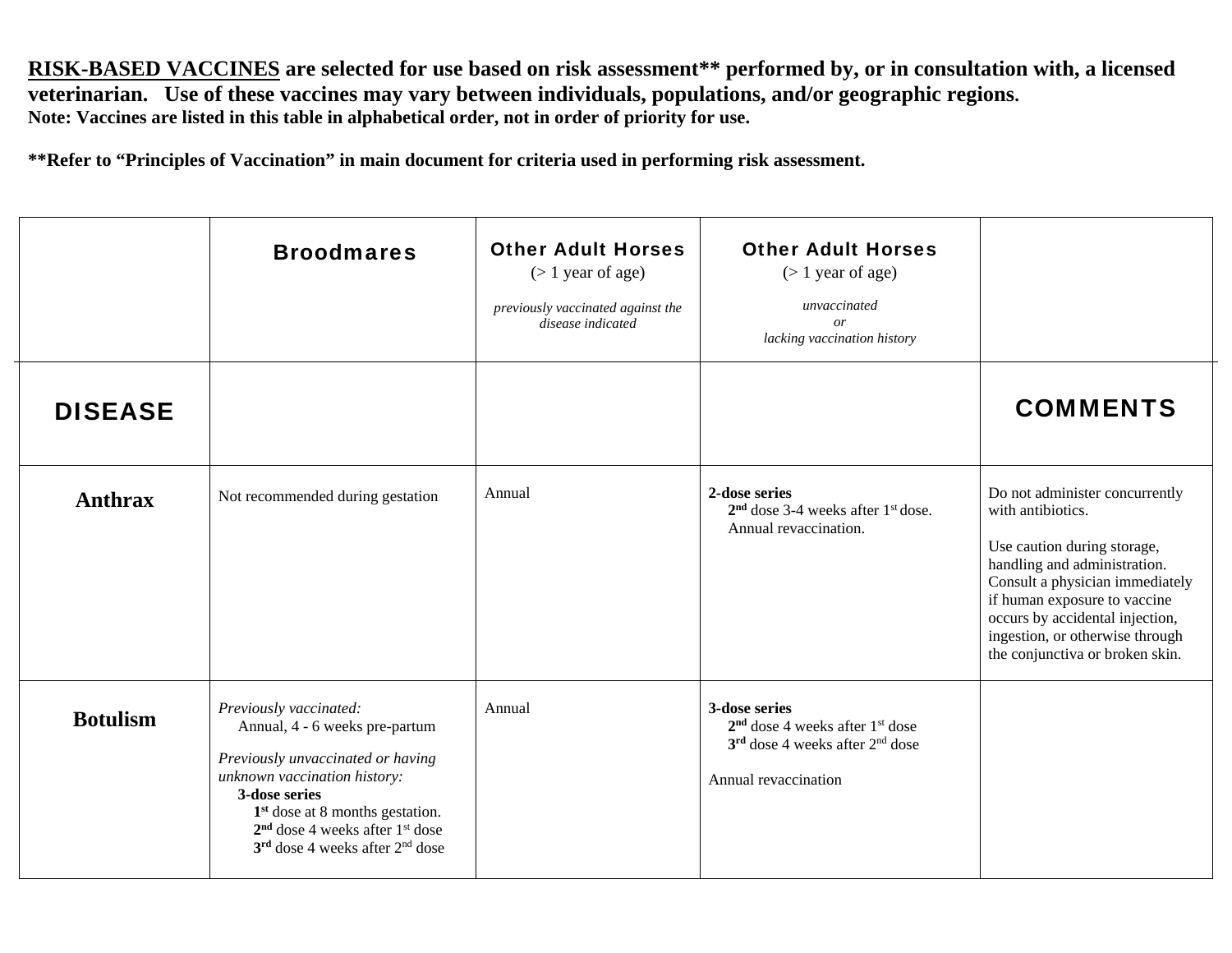| Equine<br><b>Herpesvirus</b><br>(EHV)            | 3-dose series with product labeled<br>for protection against EHV<br>abortion<br>Give at 5, 7 and 9 months of<br>gestation                                                                                                                                                                                                                                                                                                                                                                                                                                                | Annual (see comments)                                                                                       | 3-dose series<br>$2nd$ dose 4-6 weeks after 1 <sup>st</sup> dose<br>$3rd$ dose 4-6 weeks after $2nd$ dose                                                                                                                                                                                                                                                                                                                         | Consider 6-month revaccination<br>interval for:<br>Horses less than 5 years<br>1)<br>of age<br>Horses on breeding<br>2)<br>farms or in contact with<br>pregnant mares<br>3) Performance or show<br>horses at high risk                                                                       |
|--------------------------------------------------|--------------------------------------------------------------------------------------------------------------------------------------------------------------------------------------------------------------------------------------------------------------------------------------------------------------------------------------------------------------------------------------------------------------------------------------------------------------------------------------------------------------------------------------------------------------------------|-------------------------------------------------------------------------------------------------------------|-----------------------------------------------------------------------------------------------------------------------------------------------------------------------------------------------------------------------------------------------------------------------------------------------------------------------------------------------------------------------------------------------------------------------------------|----------------------------------------------------------------------------------------------------------------------------------------------------------------------------------------------------------------------------------------------------------------------------------------------|
| <b>Equine Viral</b><br><b>Arteritis</b><br>(EVA) | Not recommended unless high risk                                                                                                                                                                                                                                                                                                                                                                                                                                                                                                                                         | Annual<br>Stallions, teasers: Vaccinate 2 -<br>4 weeks before breeding season<br>Mares: Vaccinate when open | Single dose (See comments)                                                                                                                                                                                                                                                                                                                                                                                                        | Prior to initial vaccination,<br>intact males and any horses<br>potentially intended for export<br>should undergo serologic testing<br>and be confirmed negative for<br>antibodies to EAV. Testing<br>should be performed shortly prior<br>to, or preferably at, the time of<br>vaccination. |
| <b>Influenza</b>                                 | Previously vaccinated:<br>Inactivated vaccine:<br>Semi-annual with one dose<br>administered 4 - 6 weeks pre-partum<br>Canary pox vector vaccine:<br>Semi-annual with one dose<br>administered 4 - 6 weeks<br>pre-partum<br>Previously unvaccinated or having<br>unknown vaccination history:<br><b>Inactivated vaccine:</b> 3-dose series<br>$2nd$ dose 4 - 6 weeks after $1st$ dose<br>$3rd$ dose 4 - 6 weeks pre-partum<br>Canary pox vector vaccine:<br>2-dose series<br>$2nd$ dose 4 - 6 weeks after 1 <sup>st</sup><br>dose but no later than 4 weeks<br>pre-partum | Horses with ongoing risk of<br>exposure: Semi-annual<br>Horses at low risk of exposure:<br>Annual.          | Modified live vaccine:<br>Single dose administered intranasally.<br>Revaccinate semi-annually to annually<br><b>Inactivated vaccine:</b> 3-dose series<br>$2nd$ dose 4 - 6 weeks after 1 <sup>st</sup> dose.<br>$3rd$ dose 3 - 6 months after $2nd$ dose.<br>Revaccinate semi-annually to annually<br>Canary pox vector vaccine: 2-dose series<br>$2nd$ dose 4 - 6 weeks after 1 <sup>st</sup> dose.<br>Revaccinate semi-annually |                                                                                                                                                                                                                                                                                              |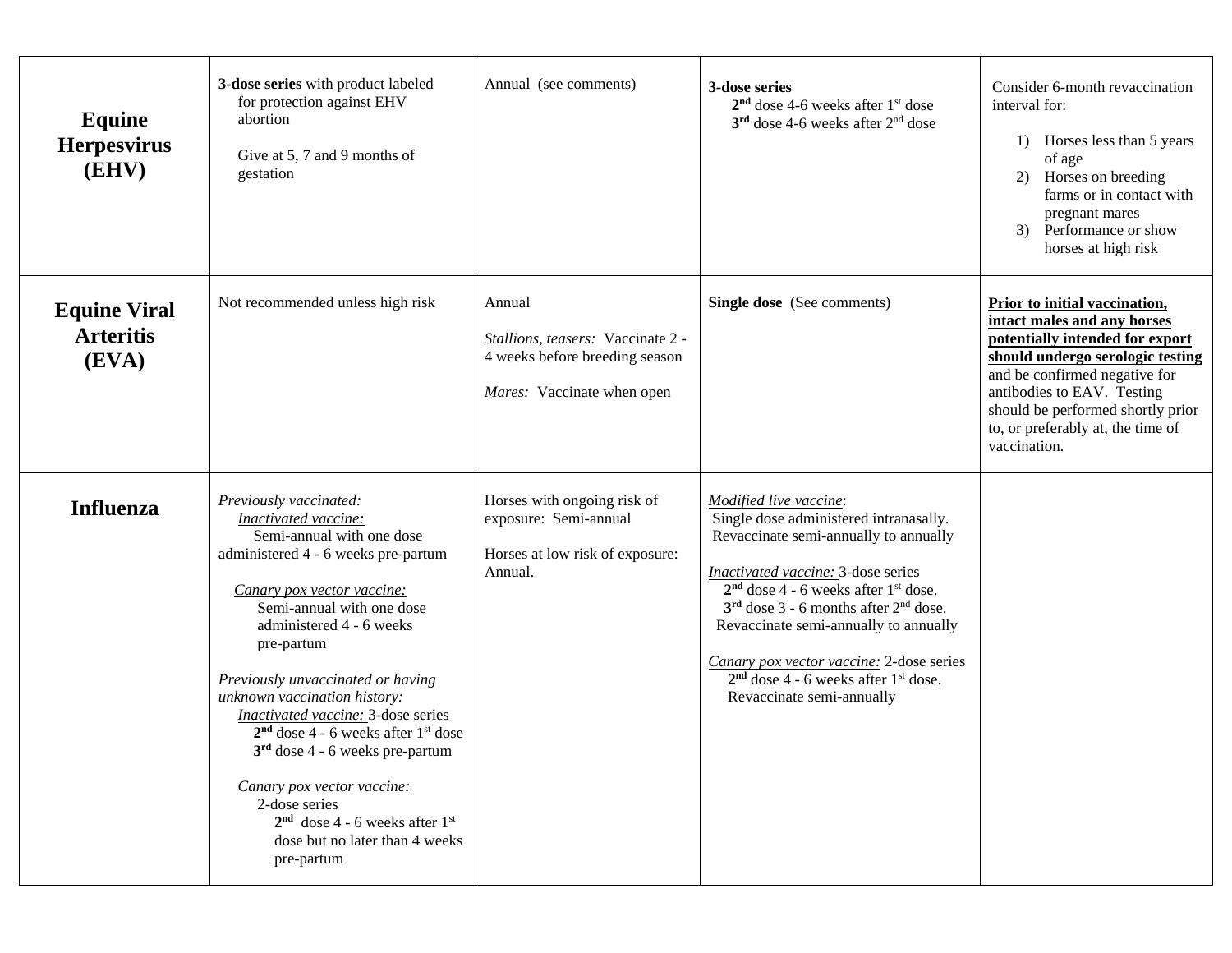| Leptospirosis                              | Safe for use in pregnant mares<br>Previously unvaccinated or having<br>unknown vaccination history:<br>2 Initial doses 3-4 weeks apart<br>Previously vaccinated:<br>Annual revaccination                                                                                                                            | Annual                                              | 2 initial doses 3-4 weeks apart<br>Annual revaccination                                                                                                                                                                                                                                                                                                                                                 | Field safety testing has<br>demonstrated this product is safe<br>for use in pregnant mares                      |
|--------------------------------------------|---------------------------------------------------------------------------------------------------------------------------------------------------------------------------------------------------------------------------------------------------------------------------------------------------------------------|-----------------------------------------------------|---------------------------------------------------------------------------------------------------------------------------------------------------------------------------------------------------------------------------------------------------------------------------------------------------------------------------------------------------------------------------------------------------------|-----------------------------------------------------------------------------------------------------------------|
| <b>Potomac Horse</b><br><b>Fever (PHF)</b> | Previously vaccinated:<br>Semi-annual, with one dose given 4 - 6<br>weeks pre-partum<br>Previously unvaccinated or having<br>unknown vaccination history:<br>2-dose series<br>$1st$ dose 7-9 weeks pre-partum<br>$2nd$ dose 4-6 weeks pre-partum                                                                    | Semi-annual to annual                               | 2-dose series<br>$2nd$ dose 3-4 weeks after $1st$ dose<br>Semi-annual or annual booster                                                                                                                                                                                                                                                                                                                 | A revaccination interval of 3 - 4<br>months may be considered in<br>endemic areas when disease risk<br>is high. |
| <b>Rotavirus</b>                           | 3-dose series<br>$1st$ dose at 8 months gestation.<br>$2nd$ and $3rd$ doses at 4-week<br>intervals thereafter                                                                                                                                                                                                       | Not applicable                                      | Not applicable                                                                                                                                                                                                                                                                                                                                                                                          |                                                                                                                 |
| <b>Snake Bite</b>                          | Please see guidelines for additional<br>information                                                                                                                                                                                                                                                                 | Please see guidelines for<br>additional information | Please see guidelines for additional<br>information                                                                                                                                                                                                                                                                                                                                                     |                                                                                                                 |
| <b>Strangles</b><br>Streptococcus equi     | Previously vaccinated:<br>Killed vaccine containing M-<br><i>protein</i> ):<br>Semi-annual with one dose<br>given 4 - 6 weeks pre-partum<br>Previously unvaccinated or having<br>unknown vaccination history:<br>Killed vaccine containing M-<br>protein): 3-dose series<br>$2nd$ dose 2 - 4 weeks after $1st$ dose | Semi-annual to annual                               | Killed vaccine containing M-protein:<br>2-3 dose series<br>$2nd$ dose 2 - 4 weeks after $1st$ dose<br>3 <sup>rd</sup> dose (where recommended by<br>manufacturer) 2 - 4 weeks after 2 <sup>nd</sup><br>dose<br>Revaccinate semi-annually<br>Modified live vaccine:<br>2-dose series administered intranasally<br>$2nd$ dose 3 weeks after 1 <sup>st</sup> dose<br>Revaccinate semi-annually to annually | Vaccination is not recommended<br>as a strategy in outbreak<br>mitigation.                                      |